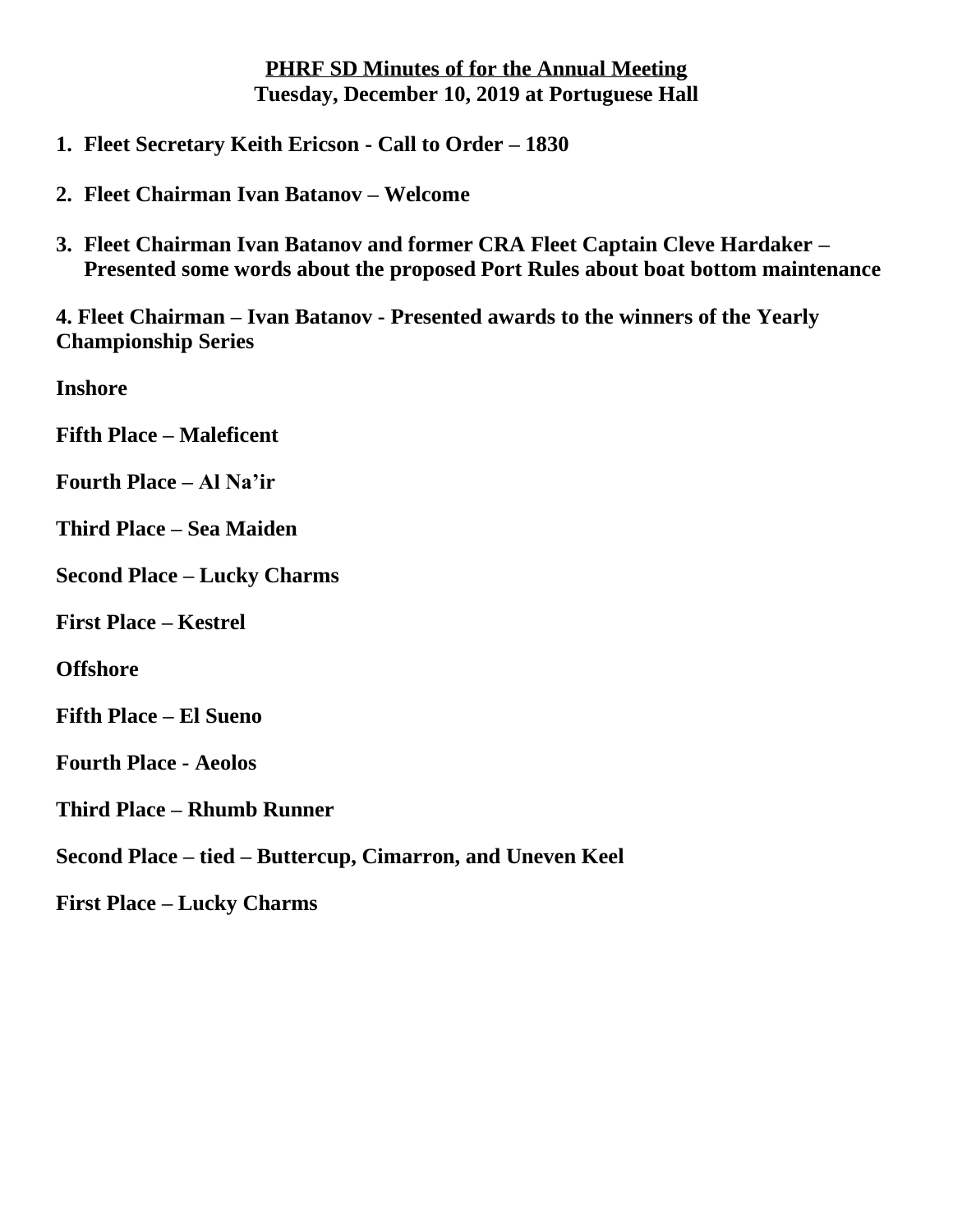|  | 5. Fleet Chairman – Ivan Batanov – Presented 2019 Fleet Executive Board |  |  |  |  |
|--|-------------------------------------------------------------------------|--|--|--|--|
|  |                                                                         |  |  |  |  |

| <b>Fleet Chairman – Ivan Batanov</b>                                               | Vice Chairman – Lani Spund             |
|------------------------------------------------------------------------------------|----------------------------------------|
| <b>Chief Handicapper – Chris Winnard</b>                                           | <b>Fleet Secretary - Keith Ericson</b> |
| <b>Roster Secretary - Mark Burrows</b>                                             | Data Systems Officer - Chris Bennett   |
| <b>Fleet Scorer - Eric Rogers</b>                                                  | <b>Treasurer - Jon Gardner</b>         |
| <b>P R Officer – Steven Lausch</b>                                                 | Past Fleet Chairman – Kym Kapalla      |
| 6. Fleet Secretary - Keith Ericson - Conducted vote for 2020 Fleet Executive Board |                                        |

**Members may submit additional nominees before the vote –** *no additional nominees from the membership*

**Nominees offered by the current Board:**

*All above elected unanimously*

**Chief Handicapper – Chris Winnard Fleet Secretary - Keith Ericson Roster Secretary - Mark Burrows Data Systems Officer - Chris Bennett Fleet Scorer - Eric Rogers Treasurer - Jon Gardner P R Officer – Steven Lausch**

**Fleet Chairman – Ivan Batanov Vice Chairman – Lani Spund**

**7. Fleet Chairman – Ivan Batanov – Present the 2020 Fleet Executive Board** 

**8. Fleet Secretary Keith Ericson – ADJOURN - 1850**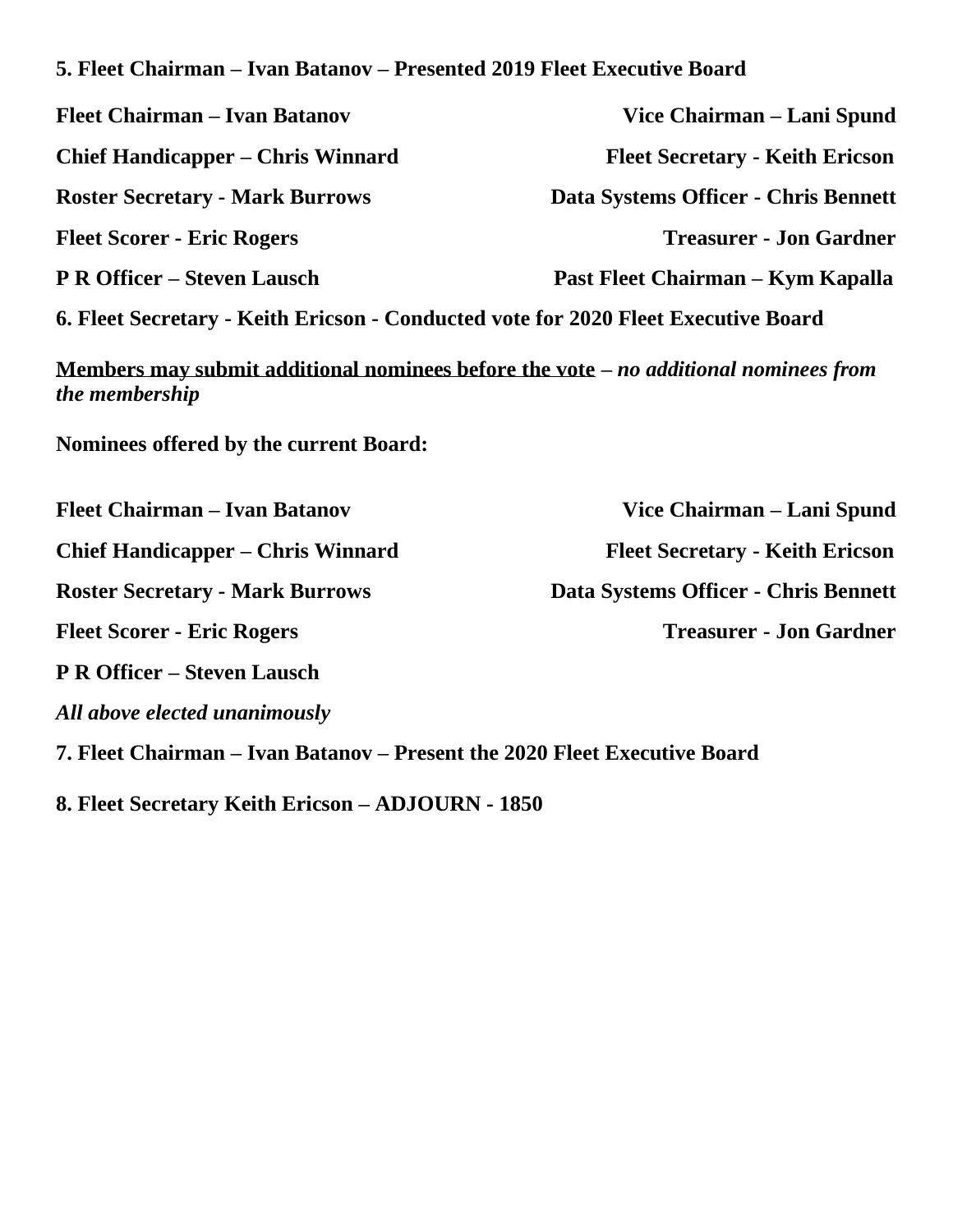## **2020 PHRF SD Yearly Championship Series**

| <b>Date</b>   | Day       | Inshore/Offshore | race                                                                       |
|---------------|-----------|------------------|----------------------------------------------------------------------------|
| 1/11/20       |           | Offshore         | Cabrillo I by SWYC, ocean distance race                                    |
| $2/1/20$ Sat  |           | Offshore         | Cabrillo II by SWYC, ocean distance race                                   |
| 3/7/20        | Sat       | Inshore          | Cabrillo IV by SWYC, ocean buoy race                                       |
|               |           |                  | March Madness Regatta by CRA, North Bay buoy                               |
| $3/14/20$ Sat |           | Inshore          | race                                                                       |
| 4/18/20       | Sat       | Inshore          | Gerry Brown Regatta by CRA, North Bay buoy race                            |
| 9-May Sat     |           | Inshore          | Opening Day Regatta by CRA, North Bay buoy race                            |
|               |           |                  | FOR THIS BELOW TWO RACE EVENT TO BE USED TO                                |
|               |           |                  | <b>QUALIFY YOU MUST RACE BOTH RACES AS ONE</b>                             |
|               |           |                  | <b>REGATTA</b>                                                             |
|               |           |                  | MB to Oceanside by MBYC/OYC, ocean distance                                |
| $5/23/20$ Sat |           | offshore         | race                                                                       |
| 5/24/20 Sun   |           | offshore         | Oceanside to SD by OYC/SWYC, ocean distance race                           |
| $6/6/20$ Sat  |           | Inshore          | Crown Cup by CYC/CRA, South Bay buoy race                                  |
|               |           |                  | Commodore's Cup by CRA, Saturday SD to Mission                             |
|               |           |                  | Bay, overnight Mission Bay, Sunday Mission Bay to                          |
| 7/11, 12/20   | Sat, Sun  | offshore         | <b>SD</b>                                                                  |
| 8/22/20 Sat   |           | Inshore          | Sharp Hospice Care Regatta by CRA/CYC, North Bay<br>to South Bay buoy race |
|               |           |                  | Dennis Connor Around the Coronados by CRA,                                 |
| 9/12/20 Sat   |           | offshore         | ocean distance race                                                        |
|               | Fri, Sat, |                  | SD-Ensenada International Yacht Race by SWYC,                              |
| 10/2,3,4/20   | Sun       | offshore         | ocean distance race                                                        |
| 11/14/20      | Sat       | Inshore          | Fall Regatta by CRA, North Bay buoy race                                   |
|               |           |                  | This below regatta will be the first of 2021. Not<br>counted in 2020.      |
| 12/12/20 Sat  |           | Inshore          | Year End Regatta by CRA, North Bay buoy race                               |
|               |           |                  |                                                                            |

**Competition Protocol – see the entire protocol on line http://www.phrfsandiego.org/documents/PHRFCompetitionProtocols.pdf**

**Changes in the Competition Protocol for 2020:** 

**There will be two series: the Offshore Series and the Inshore Series. Boats may compete in either or both.** *To qualify in the Offshore Series a boat must compete in at 50% plus one races/regattas in the Offshore Series. To qualify in the Inshore Series a boat must compete in at least 50% plus one races/regattas in the Inshore Series. All boats will be scored based on the best scores for 50% plus one races/regattas in the Offshore Series. All boats will be scored based on the best scores for*